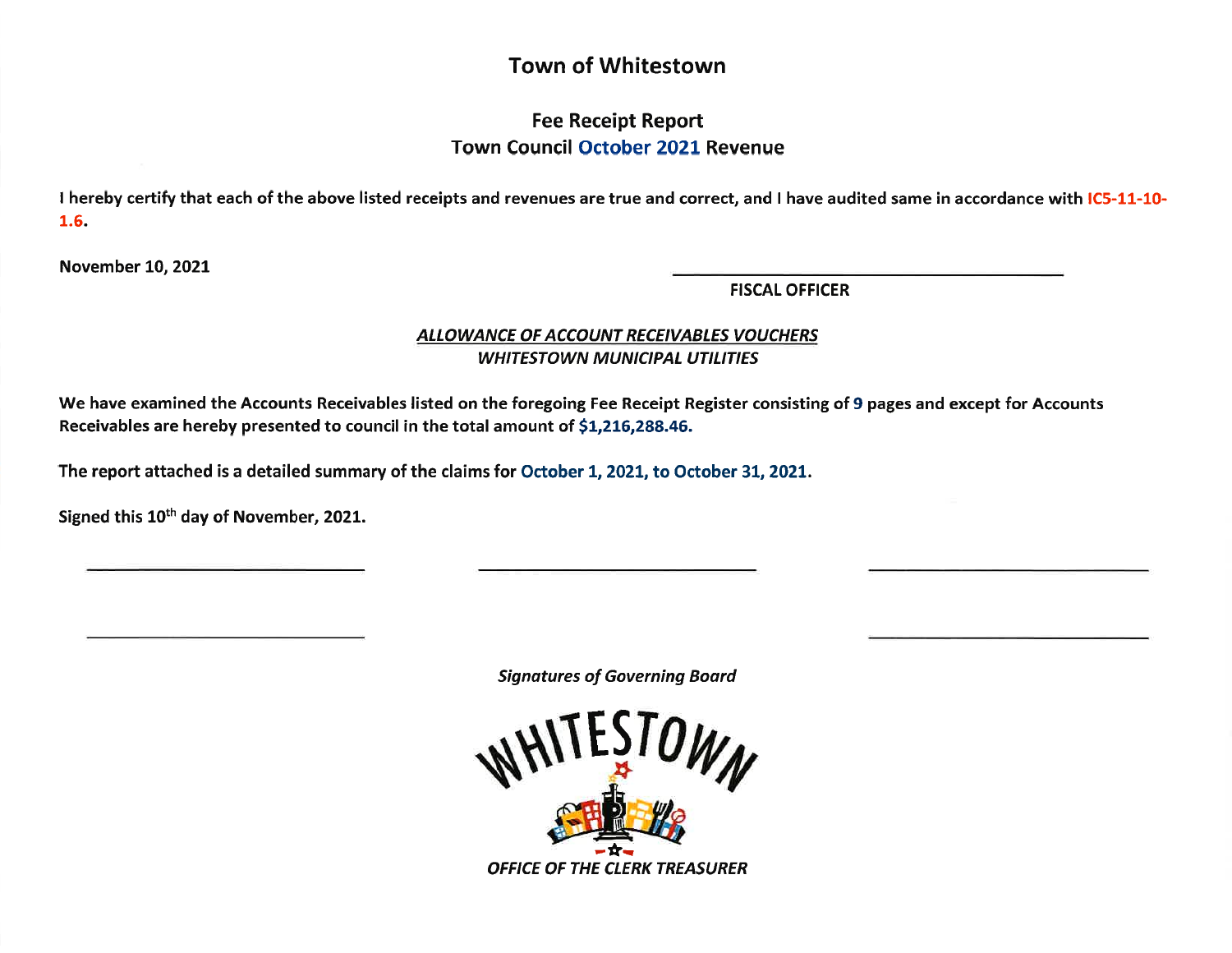Receipt Register - Monthly Fee Receipt ReportReceipt Dates: 1010112021 - 1013112021

Page: 1 Nov 02,2021 2.27PM

#### Report Criteria:

Selected users: Arren Miller, Matthew Sumner

| Receipt<br>Number                    | Date       | Category                      | Description                 | Distribution<br>Amount | Receipt<br>Total |
|--------------------------------------|------------|-------------------------------|-----------------------------|------------------------|------------------|
| 10/04/2021<br><b>Receipt Group 5</b> |            |                               |                             |                        |                  |
| 5.002257                             |            | 10/04/2021 LICENSES & PERMITS | Reimb for Task Force 1      | 58,313.27              | 58,313.27        |
| 5.002290                             |            | 10/04/2021 LICENSES & PERMITS | <b>Building Permit Fees</b> | 1,525.00               | 1,525.00         |
| 5.002291                             |            | 10/04/2021 Matt's Favorites   | Parks Impact                | 1,511.00               | 1,511.00         |
| 5.002292                             |            | 10/04/2021 LICENSES & PERMITS | <b>Building Permit Fees</b> | 1,525,00               | 1,525.00         |
| 5.002293                             | 10/04/2021 | Matt's Favorites              | Parks Impact                | 1,511.00               | 1,511.00         |
| 5.002294                             | 10/04/2021 | Matt's Favorites              | Parks Impact                | 1,511.00               | 1,511.00         |
| 5.002295                             | 10/04/2021 | <b>LICENSES &amp; PERMITS</b> | <b>Building Permit Fees</b> | 1,525.00               | 1,525.00         |
| 5.002296                             | 10/04/2021 | Matt's Favorites              | Parks Impact                | 1,511.00               | 1,511.00         |
| 5 002297                             | 10/04/2021 | LICENSES & PERMITS            | <b>Building Permit Fees</b> | 1,525.00               | 1,525.00         |
| 5.002298                             | 10/04/2021 | <b>LICENSES &amp; PERMITS</b> | <b>Building Permit Fees</b> | 1,525,00               | 1,525,00         |
| 5.002299                             | 10/04/2021 | Matt's Favorites              | Parks Impact                | 1,511.00               | 1,511,00         |
| 5,002300                             |            | 10/04/2021 LICENSES & PERMITS | <b>Building Permit Fees</b> | 1,525.00               | 1,525.00         |
| 5,002301                             | 10/04/2021 | <b>Matt's Favorites</b>       | Parks Impact                | 1,511.00               | 1,511.00         |
| 5.002302                             | 10/04/2021 | Matt's Favorites              | Parks Impact                | 1,511.00               | 1,511.00         |
| 5.002303                             | 10/04/2021 | <b>LICENSES &amp; PERMITS</b> | <b>Building Permit Fees</b> | 1,525.00               | 1,525.00         |
| 5.002304                             | 10/04/2021 | <b>LICENSES &amp; PERMITS</b> | <b>Building Permit Fees</b> | 1,525.00               | 1,525.00         |
| 5.002305                             |            | 10/04/2021 Matt's Favorites   | Parks Impact                | 1,511.00               | 1,511.00         |
| 5.002306                             | 10/04/2021 | <b>Matt's Favorites</b>       | Parks Impact                | 1,511.00               | 1,511.00         |
| 5.002307                             | 10/04/2021 | <b>LICENSES &amp; PERMITS</b> | <b>Building Permit Fees</b> | 1,525.00               | 1,525.00         |
| 5.002308                             | 10/04/2021 | Matt's Favorites              | Parks Impact                | 1,511.00               | 1,511.00         |
| 5.002309                             | 10/04/2021 | <b>LICENSES &amp; PERMITS</b> | <b>Building Permit Fees</b> | 1,525.00               | 1,525.00         |
| 5.002310                             |            | 10/04/2021 Matt's Favorites   | Parks Impact                | 1,149.00               | 1,149.00         |
| 5.002311                             | 10/04/2021 | <b>LICENSES &amp; PERMITS</b> | <b>Building Permit Fees</b> | 1,338.00               | 1,338.00         |
| 5.002312                             |            | 10/04/2021 LICENSES & PERMITS | <b>Building Permit Fees</b> | 1,338,00               | 1,338.00         |
| 5.002313                             | 10/04/2021 | <b>Matt's Favorites</b>       | Parks Impact                | 1,149.00               | 1,149.00         |
| 5 002314                             | 10/04/2021 | <b>LICENSES &amp; PERMITS</b> | <b>Building Permit Fees</b> | 1,338,00               | 1,338.00         |
| 5 002315                             | 10/04/2021 | Matt's Favorites              | Parks Impact                | 1,149,00               | 1,149.00         |
| 5.002316                             | 10/04/2021 | <b>LICENSES &amp; PERMITS</b> | <b>Building Permit Fees</b> | 1,338.00               | 1,338.00         |
| 5.002317                             | 10/04/2021 | Matt's Favorites              | Parks Impact                | 1,149,00               | 1,149.00         |
| 5 002318                             | 10/04/2021 | LICENSES & PERMITS            | <b>Building Permit Fees</b> | 1,338.00               | 1,338,00         |
| 5.002319                             | 10/04/2021 | Matt's Favorites              | Parks Impact                | 1,149.00               | 1,149.00         |
| 5.002320                             |            | 10/04/2021 LICENSES & PERMITS | <b>Building Permit Fees</b> | 1,338,00               | 1,338.00         |
| 5 002321                             | 10/04/2021 | Matt's Favorites              | Parks Impact                | 1,149.00               | 1,149.00         |
| 5.002322                             | 10/04/2021 | Matt's Favorites              | Parks Impact                | 1,149.00               | 1,149.00         |
| 5.002323                             | 10/04/2021 | <b>LICENSES &amp; PERMITS</b> | <b>Building Permit Fees</b> | 1,338,00               | 1,338.00         |
| 5.002324                             | 10/04/2021 | <b>Matt's Favorites</b>       | Parks Impact                | 1,149.00               | 1,149.00         |
| 5.002325                             | 10/04/2021 | <b>LICENSES &amp; PERMITS</b> | <b>Building Permit Fees</b> | 1,338,00               | 1,338.00         |
| 5.002326                             | 10/04/2021 | <b>LICENSES &amp; PERMITS</b> | ROW Permit Fees             | 25,00                  | 25.00            |
| 5.002327                             | 10/04/2021 | Matt's Favorites              | Verizon Tower               | 1,833.33               | 1,833.33         |
| 5.002328                             | 10/04/2021 | LICENSES & PERMITS            | <b>Riverboat Rev</b>        | 5,622.84               | 5,622.84         |
| 5.002329                             | 10/04/2021 | <b>LICENSES &amp; PERMITS</b> | <b>Building Permit Fees</b> | 19,466,80              | 19,466,80        |
| 5,002330                             | 10/04/2021 | <b>LICENSES &amp; PERMITS</b> | <b>Building Permit Fees</b> | 1,000,00               | 1,000.00         |
| 5,002331                             | 10/04/2021 | <b>LICENSES &amp; PERMITS</b> | <b>Building Permit Fees</b> | 995.00                 | 995.00           |
| 5.002332                             | 10/04/2021 | LICENSES & PERMITS            | <b>Building Permit Fees</b> | 500.00                 | 500.00           |
| 5.002333                             | 10/04/2021 | <b>LICENSES &amp; PERMITS</b> | <b>Building Permit Fees</b> | 1,125.00               | 1,125.00         |
| 5.002334                             | 10/04/2021 | <b>LICENSES &amp; PERMITS</b> | <b>Building Permit Fees</b> | 1,125,00               | 1,125,00         |
| 5.002335                             | 10/04/2021 | LICENSES & PERMITS            | <b>Building Permit Fees</b> | 500,00                 | 500.00           |
| 5.002336                             | 10/04/2021 | LICENSES & PERMITS            | <b>Building Permit Fees</b> | 1,375,00               | 1,375,00         |
| 5.002337                             | 10/04/2021 | LICENSES & PERMITS            | <b>Building Permit Fees</b> | 1,375.00               | 1,375.00         |
| 5.002338                             | 10/04/2021 | <b>LICENSES &amp; PERMITS</b> | <b>Building Permit Fees</b> | 745.00                 | 745.00           |
| 5.002339                             | 10/04/2021 | <b>LICENSES &amp; PERMITS</b> | <b>Building Permit Fees</b> | 1,625.00               | 1,625.00         |
| 5.002340                             | 10/04/2021 | <b>LICENSES &amp; PERMITS</b> | <b>Building Permit Fees</b> | 1,125,00               | 1,125,00         |
| 5.002341                             | 10/04/2021 | LICENSES & PERMITS            | <b>Building Permit Fees</b> | 1,125,00               | 1,125,00         |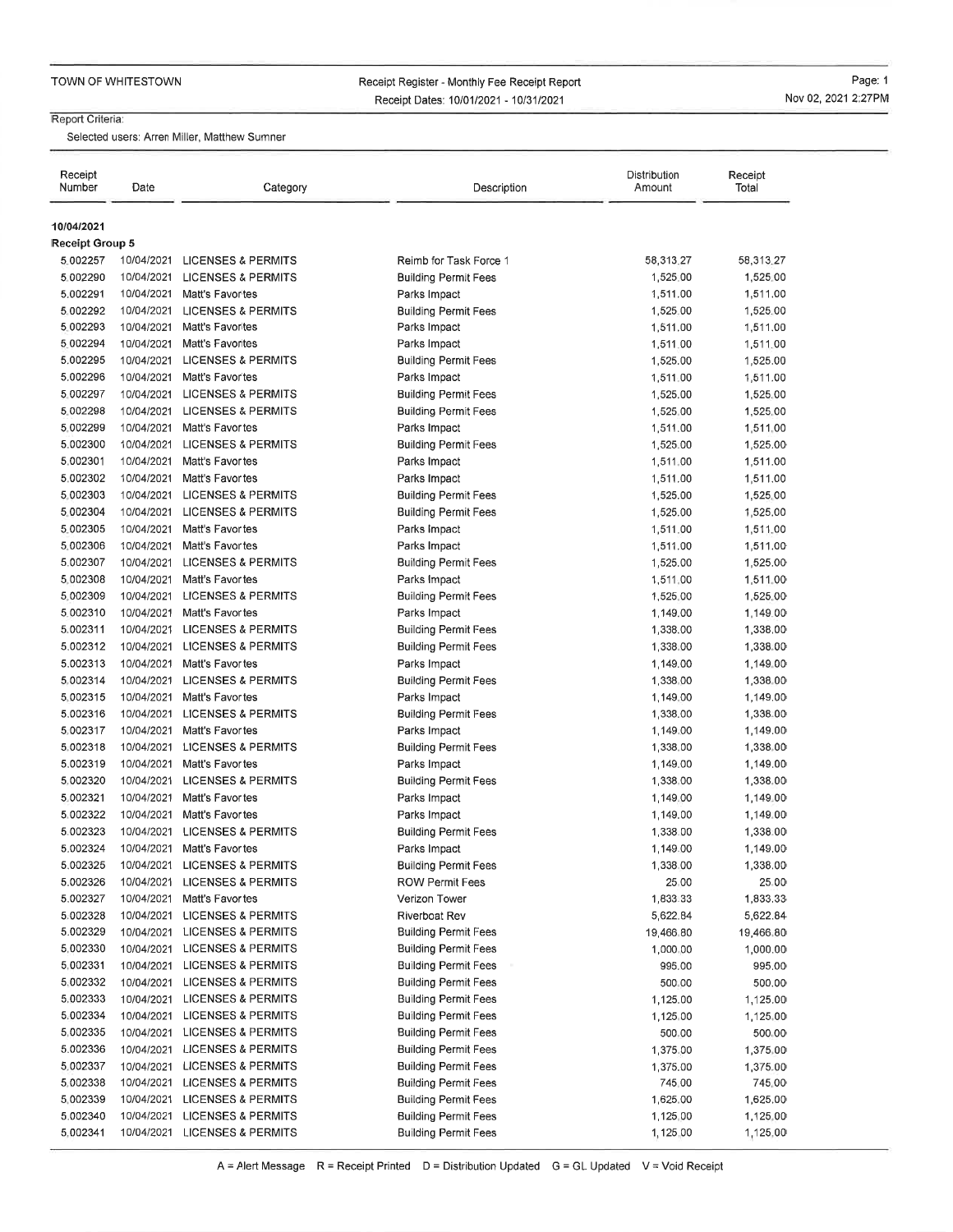Receipt Register - Monthly Fee Receipt ReportReceipt Dates: 1010112021 - 1013112021

Page: 2 Nov 02,2021 2:27PM

| Receipt<br>Number      | Date              | Category                      | Description                                 | Distribution<br>Amount | Receipt<br>Total     |
|------------------------|-------------------|-------------------------------|---------------------------------------------|------------------------|----------------------|
| Total 5:               |                   |                               |                                             |                        | 148, 132, 24         |
|                        | Total 10/04/2021: |                               |                                             |                        | 148,132.24           |
| 10/05/2021             |                   |                               |                                             |                        |                      |
| <b>Receipt Group 5</b> |                   |                               |                                             |                        |                      |
| 5.002258               |                   | 10/05/2021 LICENSES & PERMITS | Food & Beverage Tax                         | 32,559.80              | 32,559.80            |
| Total 5:               |                   |                               |                                             |                        | 32,559.80            |
|                        | Total 10/05/2021: |                               |                                             |                        | 32,559.80            |
| 10/06/2021             |                   |                               |                                             |                        |                      |
| Receipt Group 5        |                   |                               |                                             |                        |                      |
| 5.002259               | 10/06/2021        | <b>LICENSES &amp; PERMITS</b> | <b>Building Permit Fees</b>                 | 500.00                 | 500.00               |
| 5.002260               | 10/06/2021        | <b>LICENSES &amp; PERMITS</b> | <b>Building Permit Fees</b>                 | 500.00                 | 500,00               |
| 5.002261               |                   | 10/06/2021 LICENSES & PERMITS | <b>Building Permit Fees</b>                 | 5,250.00               | 5,250.00             |
| 5.002262               |                   | 10/06/2021 LICENSES & PERMITS | <b>Building Permit Fees</b>                 | 330,00                 | 330.00               |
| 5.002263               |                   | 10/06/2021 LICENSES & PERMITS | <b>Building Permit Fees</b>                 | 500,00                 | 500,00               |
| Total 5:               |                   |                               |                                             |                        | 7,080.00             |
|                        | Total 10/06/2021  |                               |                                             |                        | 7,080.00             |
| 10/07/2021             |                   |                               |                                             |                        |                      |
| Receipt Group 5        |                   |                               |                                             |                        |                      |
| 5.002275               |                   | 10/07/2021 LICENSES & PERMITS | Rental Register & Inspect Fees              | 130.00                 | 130.00               |
| 5.002276               | 10/07/2021        | <b>LICENSES &amp; PERMITS</b> | <b>Building Permit Fees</b>                 | 1,525.00               | 1,525,00             |
| 5.002277               | 10/07/2021        | <b>LICENSES &amp; PERMITS</b> | <b>Building Permit Fees</b>                 | 500,00                 | 500,00               |
| 5,002278               | 10/07/2021        | Matt's Favorites              | Parks Impact                                | 1,511.00               | 1,511.00             |
| 5.002279               | 10/07/2021        | <b>LICENSES &amp; PERMITS</b> | <b>Building Permit Fees</b>                 | 1,525.00               | 1,525.00             |
| 5,002280               | 10/07/2021        | <b>LICENSES &amp; PERMITS</b> | <b>Building Permit Fees</b>                 | 1,525.00               | 1,525.00             |
| 5,002281               | 10/07/2021        | <b>Matt's Favorites</b>       | Parks Impact                                | 1,511,00               | 1,511.00             |
| 5.002282               | 10/07/2021        | <b>LICENSES &amp; PERMITS</b> | <b>Building Permit Fees</b>                 | 1,525.00               | 1,525.00             |
| 5.002283               | 10/07/2021        | Matt's Favorites              | Parks Impact                                | 1,511.00               | 1,511.00             |
| 5.002284               |                   | 10/07/2021 Matt's Favorites   | Parks Impact                                | 1,511,00               | 1,511.00             |
| 5,002285               |                   | 10/07/2021 LICENSES & PERMITS | <b>Building Permit Fees</b>                 | 1,525.00               | 1,525.00             |
| 5.002286               |                   | 10/07/2021 LICENSES & PERMITS |                                             |                        |                      |
| 5.002287               |                   | 10/07/2021 Matt's Favorites   | <b>Building Permit Fees</b><br>Parks Impact | 1,525.00<br>1,511.00   | 1,525.00<br>1,511.00 |
| Total 5:               |                   |                               |                                             |                        | 17,335.00            |
|                        | Total 10/07/2021: |                               |                                             |                        | 17,335.00            |
|                        |                   |                               |                                             |                        |                      |
| 10/12/2021             |                   |                               |                                             |                        |                      |
| Receipt Group 5        |                   |                               |                                             |                        |                      |
| 5.002264               |                   | 10/12/2021 Matt's Favorites   | Golf Cart                                   | 10.00                  | 10,00                |
| 5.002265               |                   | 10/12/2021 LICENSES & PERMITS | <b>Building Permit Fees</b>                 | 350,00                 | 350.00               |
| 5.002266               |                   | 10/12/2021 LICENSES & PERMITS | Rental Register & Inspect Fees              | 130,00                 | 130,00               |
| 5,002267               |                   | 10/12/2021 LICENSES & PERMITS | Rental Register & Inspect Fees              | 130.00                 | 130.00               |
| 5.002268               |                   | 10/12/2021 Matt's Favorites   | Parks NR OP                                 | 75.00                  | 75.00                |
| 5.002269               |                   | 10/12/2021 Matt's Favorites   | Parks NR OP                                 | 75.00                  | 75.00                |
| 5.002270               |                   | 10/12/2021 Matt's Favorites   | Parks NR OP                                 | 2,250.00               | 2,250.00             |
| 5,002271               |                   | 10/12/2021 Matt's Favorites   | Parks NR OP                                 | 105,00                 | 105.00               |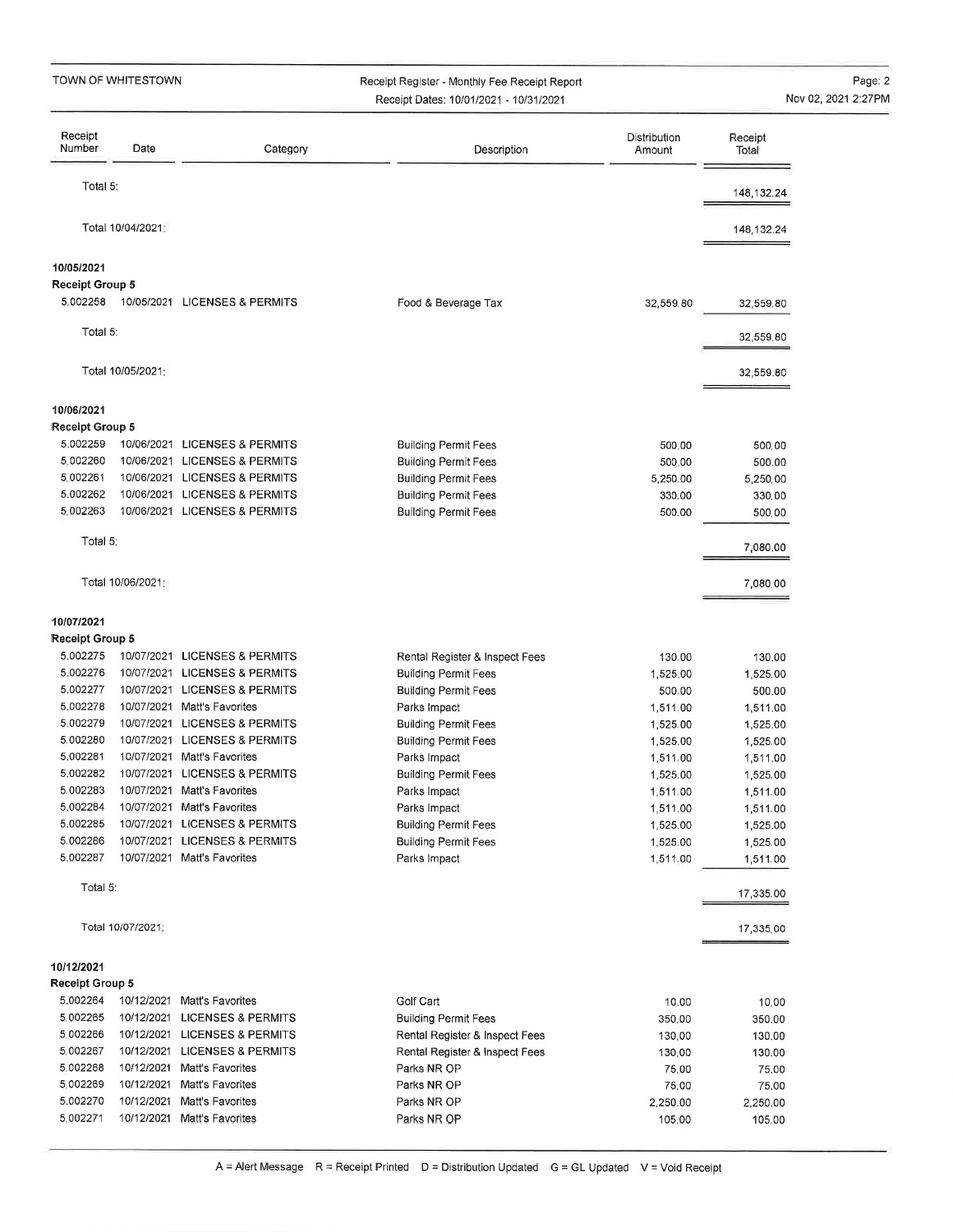#### Receipt Register - Monthly Fee Receipt Report Receipt Dates: 1010112021 - 1013112021

Page: 3Nov 02,2021 2:27PM

| Receipt<br>Number                  | Date              | Category                                                       | Description                                | <b>Distribution</b><br>Amount | Receipt<br>Total      |
|------------------------------------|-------------------|----------------------------------------------------------------|--------------------------------------------|-------------------------------|-----------------------|
| 5.002272                           |                   | 10/12/2021 Matt's Favorites                                    | Parks NR OP                                | 75.00                         | 75,00                 |
| 5.002273                           |                   | 10/12/2021 Matt's Favorites                                    | Parks NR OP                                | 100,00                        | 100,00                |
| 5.002274                           |                   | 10/12/2021 LICENSES & PERMITS                                  | Refund Inv 34196                           | 315,00                        | 315.00                |
| Total 5:                           |                   |                                                                |                                            |                               | 3,615.00              |
|                                    | Total 10/12/2021: |                                                                |                                            |                               | 3,615.00              |
| 10/13/2021                         |                   |                                                                |                                            |                               |                       |
| Receipt Group 5                    |                   |                                                                |                                            |                               |                       |
| 5.002288<br>5.002289               |                   | 10/13/2021 LICENSES & PERMITS<br>10/13/2021 LICENSES & PERMITS | Insurance Reimb VIN 262128<br>CSI Training | 500.00<br>450.00              | 500.00<br>450,00      |
| Total 5:                           |                   |                                                                |                                            |                               |                       |
|                                    |                   |                                                                |                                            |                               | 950.00                |
|                                    | Total 10/13/2021; |                                                                |                                            |                               | 950,00                |
| 10/15/2021                         |                   |                                                                |                                            |                               |                       |
| Receipt Group 5                    |                   |                                                                |                                            |                               |                       |
| 5.002342                           |                   | 10/15/2021 Matt's Favorites                                    | POLICE - Towing/Zore's                     | 1,640.00                      | 1,640.00              |
| Total 5:                           |                   |                                                                |                                            |                               | 1,640.00              |
|                                    | Total 10/15/2021: |                                                                |                                            |                               | 1,640.00              |
| 10/18/2021                         |                   |                                                                |                                            |                               |                       |
| <b>Receipt Group 5</b><br>5.002343 | 10/18/2021        | Matt's Favorites                                               |                                            |                               |                       |
| 5.002344                           | 10/18/2021        | Matt's Favorites                                               | ABC Gallonage<br>LRS                       | 5,616.74<br>16,483.50         | 5,616.74<br>16,483.50 |
| 5,002345                           |                   | 10/18/2021 Matt's Favorites                                    | <b>MVH Monthly Dist</b>                    | 15,383.66                     | 15,383.66             |
| 5.002346                           |                   | 10/18/2021 Matt's Favorites                                    | MVH Restricted Monthly                     | 15,383,65                     | 15,383.65             |
| Total 5:                           |                   |                                                                |                                            |                               | 52,867.55             |
|                                    | Total 10/18/2021: |                                                                |                                            |                               | 52,867.55             |
| 10/19/2021                         |                   |                                                                |                                            |                               |                       |
| Receipt Group 5                    |                   |                                                                |                                            |                               |                       |
| 5.002347                           |                   | 10/19/2021 LICENSES & PERMITS                                  | <b>Records Request</b>                     | 5,00                          | 5.00                  |
| 5.002348                           | 10/19/2021        | Matt's Favorites                                               | LIT General                                | 550,732.67                    | 550,732.67            |
| 5.002349                           | 10/19/2021        | <b>Matt's Favorites</b>                                        | LIT Public Safety                          | 304,478.09                    | 304,478.09            |
| 5.002350                           |                   | 10/19/2021 LICENSES & PERMITS                                  | <b>ROW Permit Fees</b>                     | 150.00                        | 150.00                |
| 5.002351                           |                   | 10/19/2021 Matt's Favorites                                    | Golf Cart                                  | 50.00                         | 50.00                 |
| 5.002352                           | 10/19/2021        | Matt's Favorites                                               | Golf Cart                                  | 50.00                         | 50.00                 |
| 5.002353                           | 10/19/2021        | Matt's Favorites                                               | Parks NR OP                                | 100,00                        | 100.00                |
| 5.002354<br>5.002355               |                   | 10/19/2021 LICENSES & PERMITS                                  | <b>CSI Training</b>                        | 450.00                        | 450.00                |
| 5,002356                           |                   | 10/19/2021 LICENSES & PERMITS<br>10/19/2021 LICENSES & PERMITS | CSI Training<br><b>CSI Training</b>        | 450,00<br>450,00              | 450.00<br>450.00      |
| Total 5:                           |                   |                                                                |                                            |                               | 856,915.76            |
|                                    | Total 10/19/2021: |                                                                |                                            |                               | 856,915.76            |
|                                    |                   |                                                                |                                            |                               |                       |

#### 10/20/2021 Receipt Group 5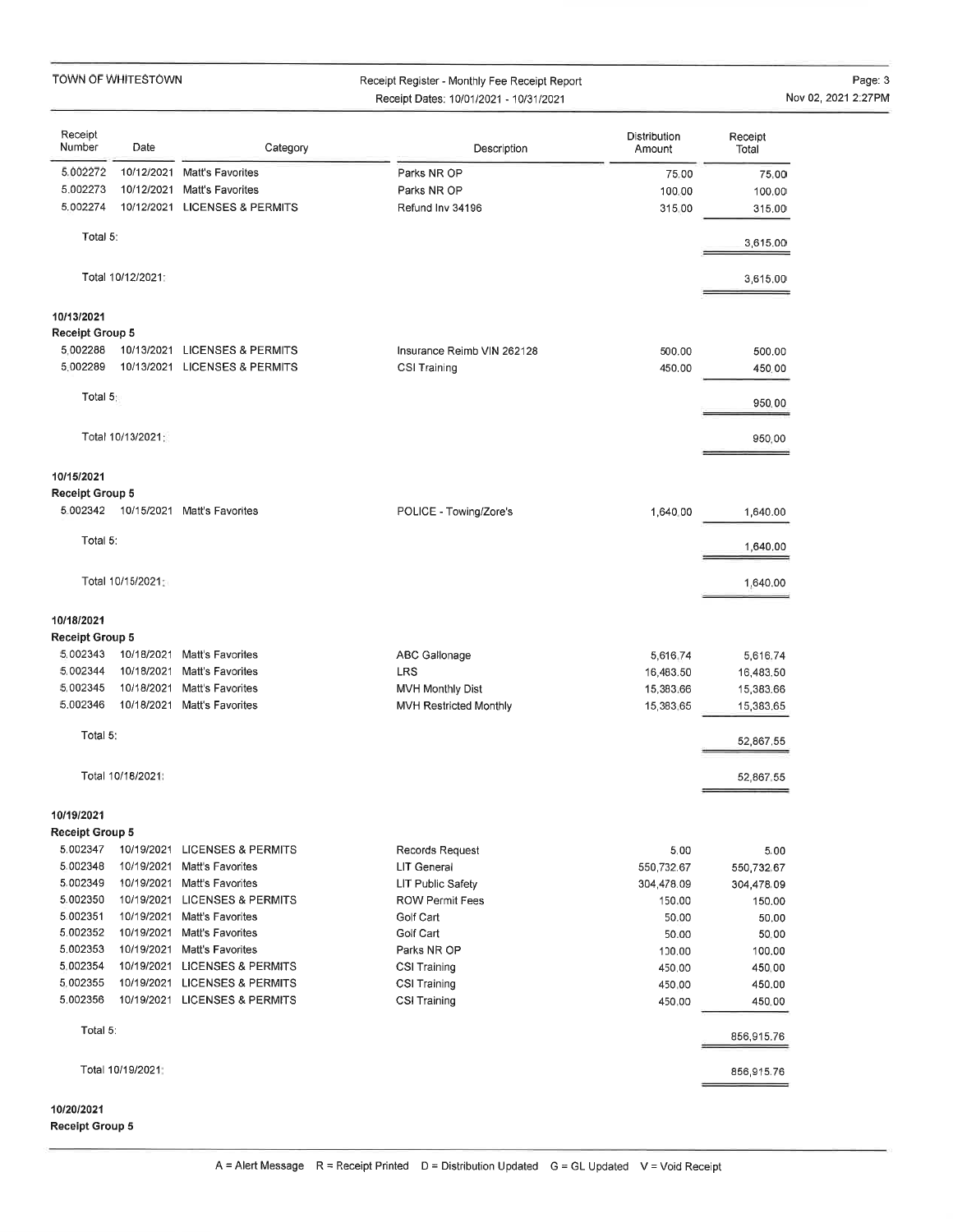### Receipt Register - Monthly Fee Receipt ReportReceipt Dates: <sup>1010112021</sup>- <sup>1013112021</sup>

Page:4Nov 02, 2021 2:27PM

| Receipt<br>Number      | Date              | Category                                                       | Description                                                | Distribution<br>Amount | Receipt<br>Total     |
|------------------------|-------------------|----------------------------------------------------------------|------------------------------------------------------------|------------------------|----------------------|
| 5.002357               |                   | 10/20/2021 LICENSES & PERMITS                                  | <b>CC Reimb</b>                                            | 108.56                 | 108.56               |
| Total 5:               |                   |                                                                |                                                            |                        |                      |
|                        |                   |                                                                |                                                            |                        | 108.56               |
|                        | Total 10/20/2021: |                                                                |                                                            |                        | 108.56               |
| 10/21/2021             |                   |                                                                |                                                            |                        |                      |
| <b>Receipt Group 5</b> |                   |                                                                |                                                            |                        |                      |
| 5.002358               |                   | 10/21/2021 LICENSES & PERMITS                                  | Rental Register & Inspect Fees                             | 130.00                 | 130,00               |
| 5.002359               |                   | 10/21/2021 LICENSES & PERMITS                                  | Rental Register & Inspect Fees                             | 125.00                 | 125.00               |
| 5,002360               |                   | 10/21/2021 LICENSES & PERMITS                                  | Rental Register & Inspect Fees                             | 125.00                 | 125.00               |
| 5.002361               |                   | 10/21/2021 LICENSES & PERMITS                                  | <b>Building Permit Fees</b>                                | 75.00                  | 75.00                |
| 5 002362               |                   | 10/21/2021 LICENSES & PERMITS                                  | <b>Building Permit Fees</b>                                | 1,525.00               | 1,525.00             |
| 5 002363               |                   | 10/21/2021 LICENSES & PERMITS                                  | <b>Building Permit Fees</b>                                | 1,525.00               | 1,525.00             |
| 5 002364               |                   | 10/21/2021 LICENSES & PERMITS                                  | <b>Building Permit Fees</b>                                | 1,525.00               | 1,525.00             |
| 5.002365               | 10/21/2021        | Matt's Favorites                                               | Parks Impact                                               | 1,511,00               | 1,511.00             |
| 5,002366               | 10/21/2021        | Matt's Favorites                                               | Parks Impact                                               | 1,511.00               | 1,511.00             |
| 5.002367               |                   | 10/21/2021 LICENSES & PERMITS                                  | <b>Building Permit Fees</b>                                | 1,525.00               | 1,525.00             |
| 5.002368               | 10/21/2021        | Matt's Favorites                                               | Parks Impact                                               | 1,511.00               | 1,511.00             |
| 5,002369               |                   | 10/21/2021 LICENSES & PERMITS                                  | <b>Building Permit Fees</b>                                | 1,525.00               | 1,525.00             |
| 5.002370               |                   | 10/21/2021 LICENSES & PERMITS                                  | <b>Building Permit Fees</b>                                | 1,525.00               | 1,525.00             |
| 5.002371               | 10/21/2021        | <b>LICENSES &amp; PERMITS</b>                                  | <b>Building Permit Fees</b>                                | 1,525,00               | 1,525.00             |
| 5.002372               |                   | 10/21/2021 LICENSES & PERMITS                                  | <b>Building Permit Fees</b>                                | 306.00                 | 306,00               |
| 5.002373               |                   | 10/21/2021 LICENSES & PERMITS                                  | <b>Building Permit Fees</b>                                | 250.00                 | 250,00               |
| 5.002374<br>5.002375   |                   | 10/21/2021 Matt's Favorites                                    | Parks Impact                                               | 1,511.00               | 1,511.00             |
| 5.002376               | 10/21/2021        | <b>LICENSES &amp; PERMITS</b><br>10/21/2021 LICENSES & PERMITS | <b>Building Permit Fees</b>                                | 1,525,00               | 1,525.00             |
| 5.002377               | 10/21/2021        | Matt's Favorites                                               | <b>Building Permit Fees</b>                                | 125.00<br>1,511.00     | 125,00               |
| 5.002378               |                   | 10/21/2021 LICENSES & PERMITS                                  | Parks Impact<br><b>Building Permit Fees</b>                | 1,525,00               | 1,511.00<br>1,525.00 |
| Total 5:               |                   |                                                                |                                                            |                        |                      |
|                        |                   |                                                                |                                                            |                        | 22,416.00            |
|                        | Total 10/21/2021: |                                                                |                                                            |                        | 22,416.00            |
| 10/22/2021             |                   |                                                                |                                                            |                        |                      |
| <b>Receipt Group 5</b> |                   |                                                                |                                                            |                        |                      |
| 5.002379<br>5,002380   |                   | 10/22/2021 LICENSES & PERMITS<br>10/22/2021 LICENSES & PERMITS | Rental Register & Inspect Fees                             | 130.00                 | 130,00<br>5,520.67   |
| 5,002381               | 10/22/2021        | <b>LICENSES &amp; PERMITS</b>                                  | Gen-Franchise Fees                                         | 5,520.67               |                      |
| 5.002382               | 10/22/2021        | LICENSES & PERMITS                                             | <b>Building Permit Fees</b><br><b>Building Permit Fees</b> | 1,525.00<br>1,525.00   | 1,525.00<br>1,525.00 |
| 5.002383               | 10/22/2021        | LICENSES & PERMITS                                             | <b>Building Permit Fees</b>                                | 1,525.00               | 1,525.00             |
| 5.002384               | 10/22/2021        | LICENSES & PERMITS                                             | <b>Building Permit Fees</b>                                | 1,525.00               | 1,525.00             |
| 5.002385               | 10/22/2021        | <b>LICENSES &amp; PERMITS</b>                                  | <b>Building Permit Fees</b>                                | 1,525.00               | 1,525.00             |
| 5.002386               | 10/22/2021        | <b>LICENSES &amp; PERMITS</b>                                  | <b>Building Permit Fees</b>                                | 1,525.00               | 1,525.00             |
| 5.002387               | 10/22/2021        | <b>LICENSES &amp; PERMITS</b>                                  | <b>Building Permit Fees</b>                                | 1,525.00               | 1,525.00             |
| 5.002388               | 10/22/2021        | <b>LICENSES &amp; PERMITS</b>                                  | <b>Building Permit Fees</b>                                | 1,525.00               | 1,525.00             |
| 5.002389               | 10/22/2021        | LICENSES & PERMITS                                             | <b>Building Permit Fees</b>                                | 1,525.00               | 1,525.00             |
| 5.002390               | 10/22/2021        | <b>LICENSES &amp; PERMITS</b>                                  | <b>Building Permit Fees</b>                                | 1,525.00               | 1,525.00             |
| 5.002391               | 10/22/2021        | LICENSES & PERMITS                                             | <b>Building Permit Fees</b>                                | 1,525.00               | 1,525.00             |
| 5.002392               | 10/22/2021        | <b>LICENSES &amp; PERMITS</b>                                  | <b>Building Permit Fees</b>                                | 1,525.00               | 1,525.00             |
| 5,002393               | 10/22/2021        | <b>LICENSES &amp; PERMITS</b>                                  | <b>Building Permit Fees</b>                                | 1,525.00               | 1,525.00             |
| 5.002394               |                   | 10/22/2021 LICENSES & PERMITS                                  | <b>Building Permit Fees</b>                                | 2,901.30               | 2,901.30             |
| Total 5:               |                   |                                                                |                                                            |                        | 28,376.97            |
|                        |                   |                                                                |                                                            |                        |                      |
|                        | Total 10/22/2021: |                                                                |                                                            |                        | 28,376.97            |

 $\equiv$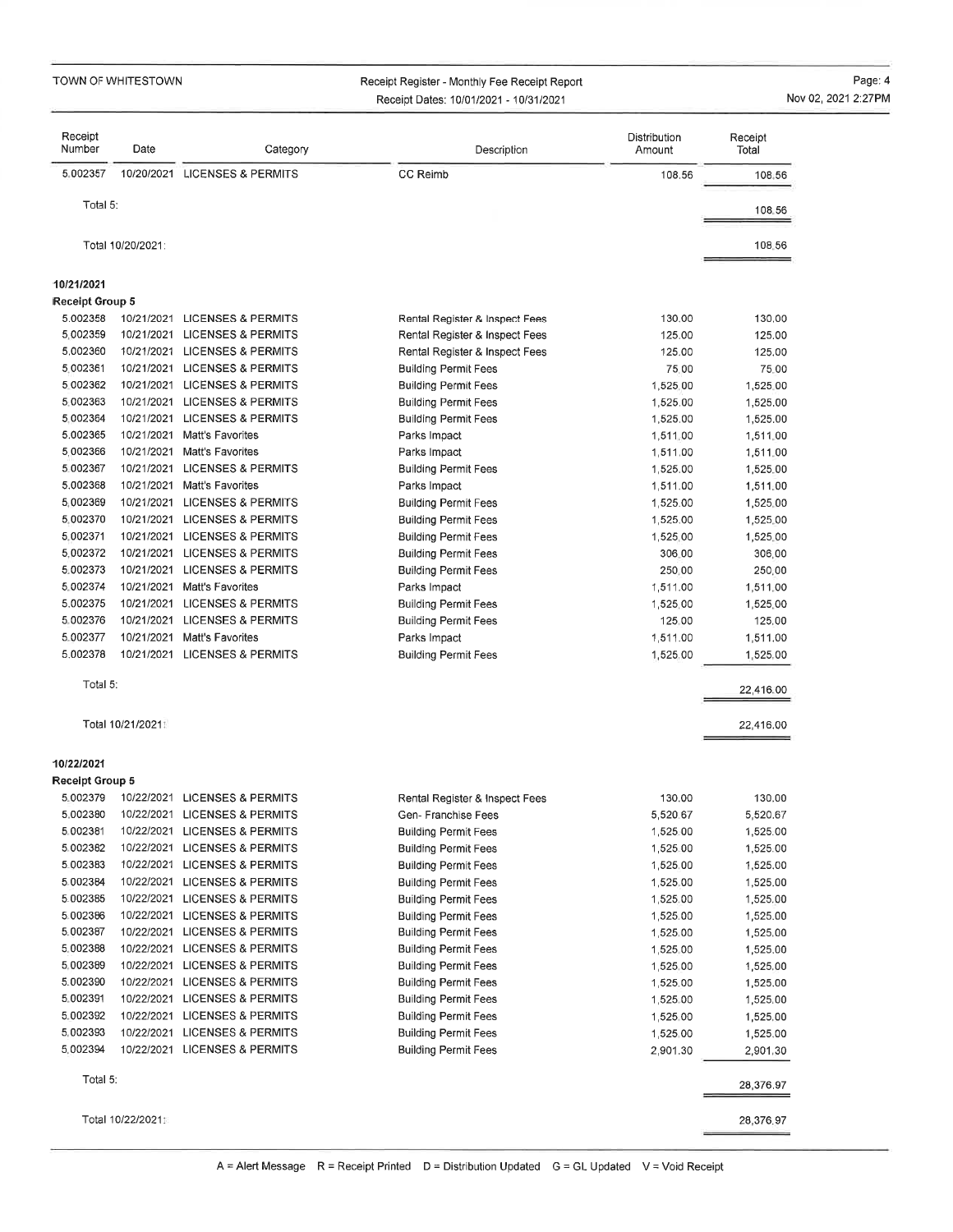|                        | TOWN OF WHITESTOWN |                               | Receipt Register - Monthly Fee Receipt Report<br>Receipt Dates: 10/01/2021 - 10/31/2021 |                        |                  | Page: 8<br>Nov 02, 2021 2:27PN |
|------------------------|--------------------|-------------------------------|-----------------------------------------------------------------------------------------|------------------------|------------------|--------------------------------|
|                        |                    |                               |                                                                                         |                        |                  |                                |
| Receipt<br>Number      | Date               | Category                      | Description                                                                             | Distribution<br>Amount | Receipt<br>Total |                                |
| 10/26/2021             |                    |                               |                                                                                         |                        |                  |                                |
| <b>Receipt Group 5</b> |                    |                               |                                                                                         |                        |                  |                                |
| 5.002395               |                    | 10/26/2021 Matt's Favorites   | Parks NR OP                                                                             | 75.00                  | 75,00            |                                |
| 5.002396               |                    | 10/26/2021 LICENSES & PERMITS | <b>Building Permit Fees</b>                                                             | 125.00                 | 125.00           |                                |
| 5.002397               |                    | 10/26/2021 LICENSES & PERMITS | <b>Building Permit Fees</b>                                                             | 125.00                 | 125.00           |                                |
| Total 5:               |                    |                               |                                                                                         |                        | 325.00           |                                |
|                        | Total 10/26/2021   |                               |                                                                                         |                        | 325.00           |                                |
| 10/27/2021             |                    |                               |                                                                                         |                        |                  |                                |
| <b>Receipt Group 5</b> |                    |                               |                                                                                         |                        |                  |                                |
| 5.002398               |                    | 10/27/2021 LICENSES & PERMITS | <b>Building Permit Fees</b>                                                             | 150.00                 | 150.00           |                                |
| 5.002399               |                    | 10/27/2021 LICENSES & PERMITS | Rental Register & Inspect Fees                                                          | 130.00                 | 130.00           |                                |
| 5.002400               |                    | 10/27/2021 LICENSES & PERMITS | Rental Register & Inspect Fees                                                          | 130.00                 | 130.00           |                                |
| 5.002401               |                    | 10/27/2021 LICENSES & PERMITS | <b>Building Permit Fees</b>                                                             | 150.00                 | 150.00           |                                |
| 5.002402               |                    | 10/27/2021 LICENSES & PERMITS | <b>Building Permit Fees</b>                                                             | 1,845.00               | 1,845.00         |                                |
| 5,002403               |                    | 10/27/2021 LICENSES & PERMITS | <b>Building Permit Fees</b>                                                             | 1,525.00               | 1,525.00         |                                |
| 5,002404               |                    | 10/27/2021 Matt's Favorites   | Parks Impact                                                                            | 1,511,00               | 1,511.00         |                                |
| 5,002405               |                    | 10/27/2021 LICENSES & PERMITS | <b>Building Permit Fees</b>                                                             | 1,525,00               | 1,525.00         |                                |
| 5.002406               |                    | 10/27/2021 LICENSES & PERMITS | <b>Building Permit Fees</b>                                                             | 1,525,00               | 1,525.00         |                                |
| 5.002407               |                    | 10/27/2021 LICENSES & PERMITS | <b>Building Permit Fees</b>                                                             | 1,525.00               | 1,525,00         |                                |
| 5.002408               |                    | 10/27/2021 LICENSES & PERMITS | <b>Building Permit Fees</b>                                                             | 1,525.00               | 1,525.00         |                                |
| Total 5:               |                    |                               |                                                                                         |                        | 11,541.00        |                                |
|                        | Total 10/27/2021:  |                               |                                                                                         |                        | 11,541.00        |                                |
| 10/29/2021             |                    |                               |                                                                                         |                        |                  |                                |
| <b>Receipt Group 5</b> |                    |                               |                                                                                         |                        |                  |                                |
| 5.002409               |                    | 10/29/2021 LICENSES & PERMITS | <b>ROW Permit Fees</b>                                                                  | 150,00                 | 150.00           |                                |
| 5.002410               |                    | 10/29/2021 LICENSES & PERMITS | Refund                                                                                  | 1,767.94               | 1,767.94         |                                |
| 5.002411               |                    | 10/29/2021 LICENSES & PERMITS | <b>Building Permit Fees</b>                                                             | 1,525,00               | 1,525.00         |                                |
| 5.002412               |                    | 10/29/2021 Matt's Favorites   | Parks Impact                                                                            | 1,511,00               | 1,511.00         |                                |
| 5.002413               |                    | 10/29/2021 LICENSES & PERMITS | <b>ROW Permit Fees</b>                                                                  | 150.00                 | 150,00           |                                |
| Total 5:               |                    |                               |                                                                                         |                        | 5,103.94         |                                |
|                        | Total 10/29/2021:  |                               |                                                                                         |                        | 5,103.94         |                                |
|                        | Grand Totals:      |                               |                                                                                         |                        | 1,188,966.82     |                                |

Page: 5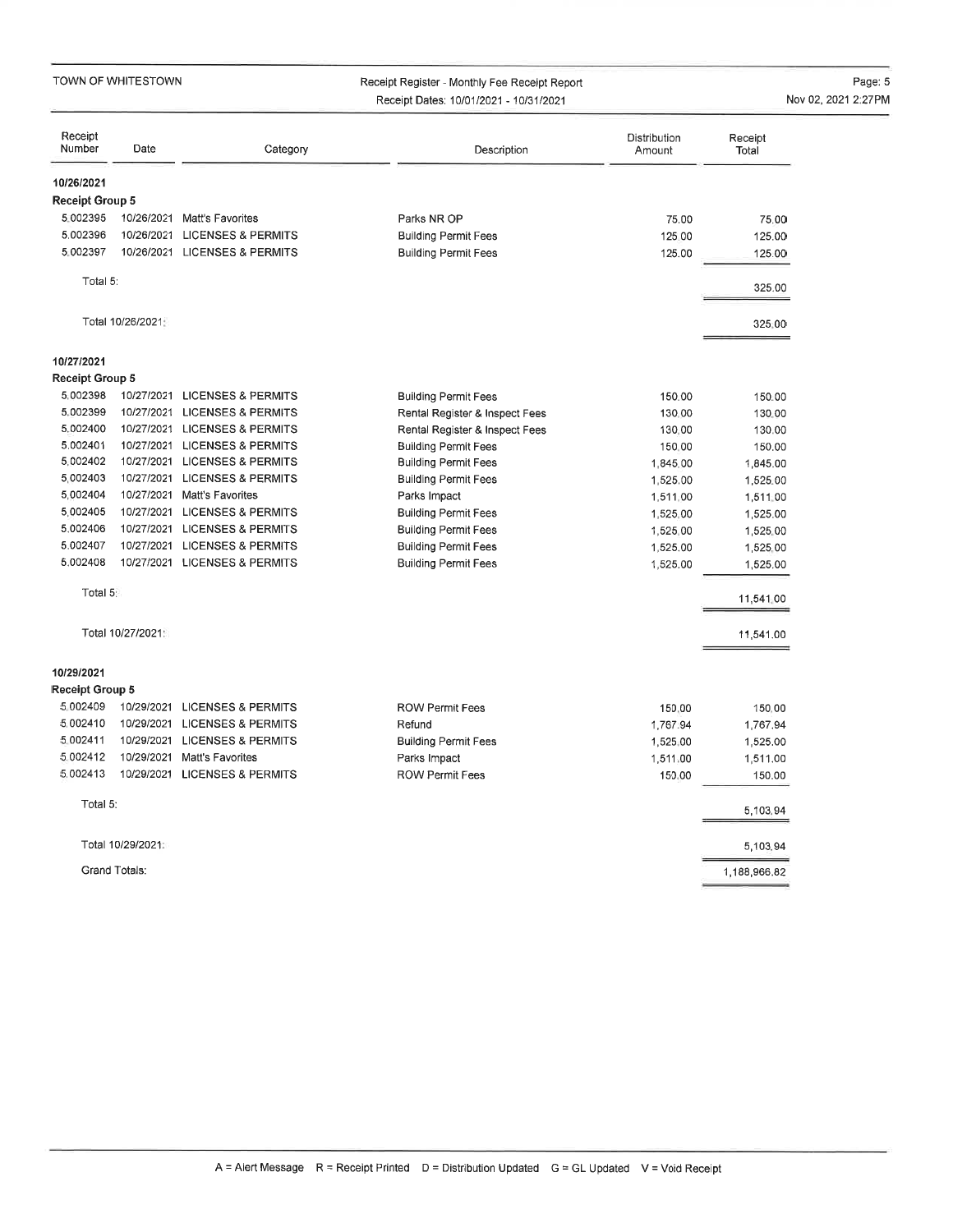### Receipt Register - Monthly Fee Receipt ReportReceipt Dates: 1010112021 - 1013112021

Page: 6Nov 02,2021 2:27PM

### Distribution Summary

| Category                      | Distribution                   | <b>GL Account</b> | Amount       |
|-------------------------------|--------------------------------|-------------------|--------------|
| Non-interfaced                |                                |                   |              |
| <b>LICENSES &amp; PERMITS</b> | <enter description=""></enter> | 101.20000         | 2,300.00     |
| LICENSES & PERMITS            | <enter description=""></enter> | 101.36000         | 1,767.94     |
| <b>LICENSES &amp; PERMITS</b> | <enter description=""></enter> | 101,49500         | 5,622,84     |
| <b>LICENSES &amp; PERMITS</b> | <enter description=""></enter> | 187.31100         | 58,421,83    |
| <b>LICENSES &amp; PERMITS</b> | <enter description=""></enter> | 204.95011         | 315.00       |
| <b>LICENSES &amp; PERMITS</b> | <enter description=""></enter> | 233,40000         | 5.00         |
| <b>LICENSES &amp; PERMITS</b> | <enter description=""></enter> | 443.91000         | 32,559.80    |
| <b>LICENSES &amp; PERMITS</b> | <b>Building Permit Fees</b>    | 101.63200         | 123,868.10   |
| <b>LICENSES &amp; PERMITS</b> | Gen- Franchise Fees            | 101.64000         | 5,520.67     |
| <b>LICENSES &amp; PERMITS</b> | Rental Register & Inspect Fees | 101.63300         | 1,160.00     |
| <b>LICENSES &amp; PERMITS</b> | <b>ROW Permit Fees</b>         | 101.63400         | 475.00       |
| Matt's Favorites              | ABC Gallonage                  | 101.35200         | 5,616.74     |
| Matt's Favorites              | Golf Cart                      | 217.36000         | 110.00       |
| Matt's Favorites              | <b>LIT General</b>             | 101.33524         | 550,732.67   |
| Matt's Favorites              | <b>LIT Public Safety</b>       | 249,00000         | 304,478.09   |
| Matt's Favorites              | LRS                            | 202.35400         | 16,483.50    |
| Matt's Favorites              | MVH Monthly Dist               | 201.33500         | 15,383.66    |
| Matt's Favorites              | <b>MVH Restricted Monthly</b>  | 203.33500         | 15,383.65    |
| Matt's Favorites              | Parks Impact                   | 454,10000         | 42,434.00    |
| Matt's Favorites              | Parks NR OP                    | 211,30000         | 2,855,00     |
| Matt's Favorites              | POLICE - Towing/Zore's         | 101.20500         | 1,640.00     |
| Matt's Favorites              | Verizon Tower                  | 101.35700         | 1,833.33     |
| Total: Non-interfaced         |                                |                   | 1,188,966.82 |
| Grand Totals:                 |                                |                   | 1,188,966.82 |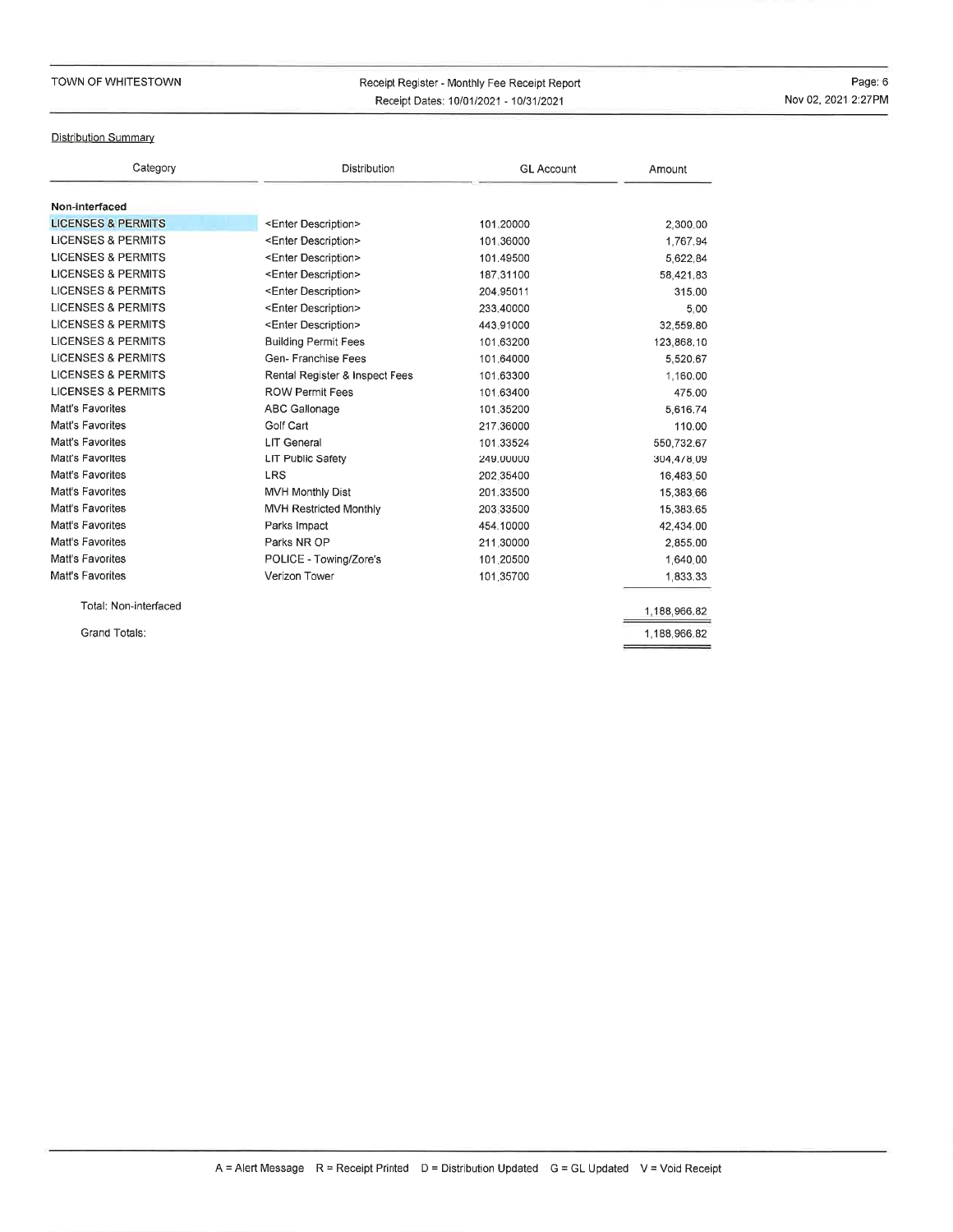Journals - by ReferencePeriod 10/21 (10/31/2021)

Page: 1Nov 02,2021 2:32PM

#### Report Criteria:

lnclude transaction count

| Date       | Reference<br>Number | Payee or Description                        | <b>Account Number</b> | <b>Account Title</b>    | Debit Amount | <b>Credit Amount</b> |
|------------|---------------------|---------------------------------------------|-----------------------|-------------------------|--------------|----------------------|
|            |                     | CASH RECEIPTS - MANUAL GENERAL TOWN (CRJE4) |                       |                         |              |                      |
| 10/18/2021 |                     | 1 RELX INC                                  | 101.20000             | Police - Misc Revenue   | .00          | 344,00-              |
|            |                     | <b>RELX INC</b>                             | 001,00100             | General Checking        | 344.00       |                      |
|            |                     |                                             |                       |                         |              |                      |
| 10/12/2021 |                     | 2 Huntington CC Rebate                      | 101.36000             | Gen-Miscellaneous       | .00          | 120.00-              |
|            |                     | Huntington CC Rebate                        | 001,00100             | General Checking        | 120.00       |                      |
|            |                     |                                             |                       |                         |              |                      |
| 10/01/2021 |                     | 3 Anthem - Amerigroup                       | 625.11000             | <b>EMS</b> - Receipts   | .00          | 987.65-              |
|            |                     | Anthem - Amerigroup                         | 001.00100             | General Checking        | 987.65       |                      |
|            |                     |                                             |                       |                         |              |                      |
| 10/04/2021 |                     | 4 Allpaid CC                                | 625,11000             | <b>EMS</b> - Receipts   | 00           | $5.00 -$             |
|            |                     | Allpaid CC                                  | 001:00100             | General Checking        | 5.00         |                      |
| 10/04/2021 |                     | 5 Deposit                                   | 625.11000             | <b>EMS</b> - Receipts   | ,00          | 158.67-              |
|            |                     | Deposit                                     | 001.00100             | General Checking        | 158.67       |                      |
|            |                     |                                             |                       |                         |              |                      |
| 10/05/2021 |                     | 6 Allpaid CC                                | 625.11000             | <b>EMS</b> - Receipts   | .00          | 150.00-              |
|            |                     | Allpaid CC                                  | 001.00100             | General Checking        | 150,00       |                      |
|            |                     |                                             |                       |                         |              |                      |
| 10/06/2021 |                     | 7 MDwise Hoosier Healthwise                 | 625,11000             | <b>EMS</b> - Receipts   | .00          | 213.80-              |
|            |                     | <b>MDwise Hoosier Healthwise</b>            | 001,00100             | General Checking        | 213.80       |                      |
|            |                     |                                             |                       |                         |              |                      |
| 10/07/2021 |                     | 8 Allpaid CC                                | 625.11000             | <b>EMS</b> - Receipts   | .00          | 250.00-              |
|            |                     | Allpaid CC                                  | 001.00100             | <b>General Checking</b> | 250.00       |                      |
|            |                     |                                             |                       |                         |              |                      |
| 10/08/2021 |                     | 9 Anthem - Amerigroup                       | 625,11000             | <b>EMS - Receipts</b>   | .00          | 588.80-              |
|            |                     | Anthem - Amerigroup                         | 001,00100             | General Checking        | 588.80       |                      |
| 10/08/2021 |                     | 10 Aetna                                    | 625,11000             | <b>EMS</b> - Receipts   | .00          | 73.94-               |
|            |                     | Aetna                                       | 001,00100             | General Checking        | 73.94        |                      |
|            |                     |                                             |                       |                         |              |                      |
| 10/11/2021 |                     | 11 Deposit                                  | 625.11000             | <b>EMS</b> - Receipts   | .00          | 1,452,88-            |
|            |                     | Deposit                                     | 001,00100             | General Checking        | 1,452.88     |                      |
|            |                     |                                             |                       |                         |              |                      |
| 10/14/2021 |                     | 12 Anthem - Amerigroup                      | 625.11000             | <b>EMS</b> - Receipts   | .00          | 160.84-              |
|            |                     | Anthem - Amerigroup                         | 001,00100             | General Checking        | 160.84       |                      |
|            |                     |                                             |                       |                         |              |                      |
| 10/15/2021 |                     | 13 WPS Medicare Indiana                     | 625.11000             | <b>EMS</b> - Receipts   | .00          | 982.02-              |
|            |                     | WPS Medicare Indiana                        | 001,00100             | General Checking        | 982.02       |                      |
| 10/15/2021 |                     | 14 Anthem - Amerigroup                      | 625.11000             | <b>EMS</b> - Receipts   | .00          | 2,029.69-            |
|            |                     | Anthem - Amerigroup                         | 001.00100             | General Checking        | 2,029.69     |                      |
|            |                     |                                             |                       |                         |              |                      |
| 10/18/2021 |                     | 15 Deposit                                  | 625.11000             | <b>EMS</b> - Receipts   | .00          | 3,062.34-            |
|            |                     | Deposit                                     | 001.00100             | General Checking        | 3,062,34     |                      |
|            |                     |                                             |                       |                         |              |                      |
| 10/19/2021 |                     | 16 WPS Medicare Indiana                     | 625.11000             | <b>EMS</b> - Receipts   | .00          | 401,69-              |
|            |                     | WPS Medicare Indiana                        | 001.00100             | General Checking        | 401.69       |                      |
|            |                     |                                             |                       |                         |              |                      |
| 10/19/2021 |                     | 17 Allpaid CC                               | 625.11000             | <b>EMS</b> - Receipts   | .00          | 106,76-              |
|            |                     | Allpaid CC                                  | 001,00100             | General Checking        | 106.76       |                      |
|            |                     |                                             |                       |                         |              |                      |
| 10/20/2021 |                     | 18 WPS Medicare Indiana                     | 625,11000             | <b>EMS</b> - Receipts   | .00          | 403,70-              |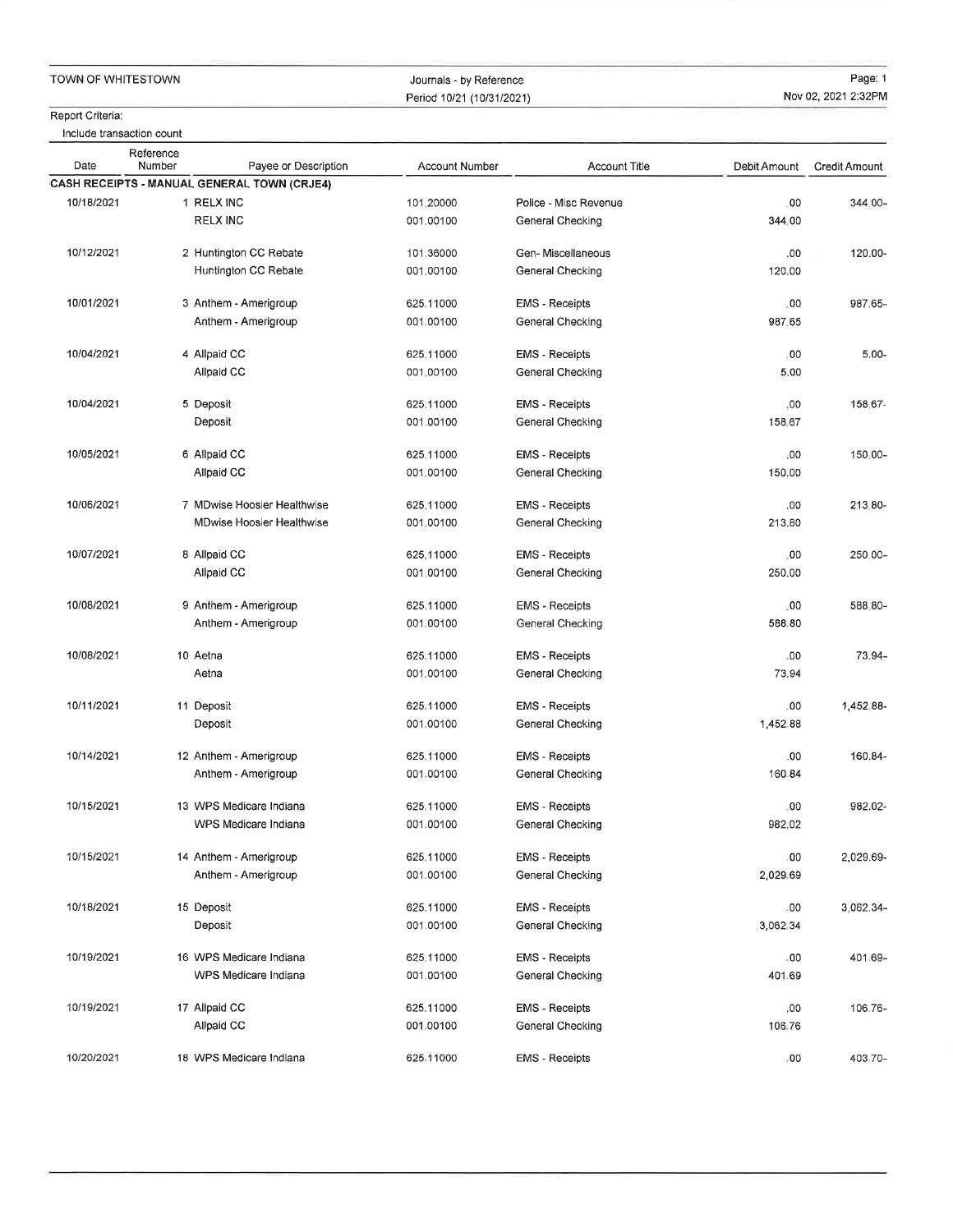#### Journals - by ReferencePeriod 10/21 (10/31/2021)

| Date       | Reference<br>Number | Payee or Description                                                                      | <b>Account Number</b>  | <b>Account Title</b>                            | Debit Amount  | Credit Amount |
|------------|---------------------|-------------------------------------------------------------------------------------------|------------------------|-------------------------------------------------|---------------|---------------|
|            |                     | WPS Medicare Indiana                                                                      | 001.00100              | General Checking                                | 403.70        |               |
|            |                     |                                                                                           |                        |                                                 |               |               |
| 10/22/2021 |                     | 19 Aetna                                                                                  | 625.11000              | <b>EMS - Receipts</b>                           | .00           | 288.33-       |
|            |                     | Aetna                                                                                     | 001.00100              | General Checking                                | 288,33        |               |
| 10/22/2021 |                     | 20 Anthem - Amerigroup                                                                    | 625,11000              | <b>EMS</b> - Receipts                           | .00           | 90.09-        |
|            |                     | Anthem - Amerigroup                                                                       | 001.00100              | General Checking                                | 90.09         |               |
|            |                     |                                                                                           |                        |                                                 |               |               |
| 10/25/2021 |                     | 21 WPS Medicare Indiana                                                                   | 625.11000              | <b>EMS</b> - Receipts                           | .00           | 653.58-       |
|            |                     | WPS Medicare Indiana                                                                      | 001.00100              | General Checking                                | 653.58        |               |
| 10/25/2021 |                     | 22 Deposit                                                                                | 625,11000              | <b>EMS</b> - Receipts                           | .00           | 300.00-       |
|            |                     | Deposit                                                                                   | 001.00100              | General Checking                                | 300.00        |               |
|            |                     |                                                                                           |                        |                                                 |               |               |
| 10/27/2021 |                     | 23 WPS Medicare Indiana                                                                   | 625.11000              | <b>EMS</b> - Receipts                           | ,00           | $404.31-$     |
|            |                     | WPS Medicare Indiana                                                                      | 001.00100              | General Checking                                | 404.31        |               |
| 10/29/2021 |                     | 24 Anthem - Amerigroup                                                                    | 625,11000              | <b>EMS</b> - Receipts                           | .00           | 1,070.06-     |
|            |                     | Anthem - Amerigroup                                                                       | 001.00100              | General Checking                                | 1.070.06      |               |
|            |                     |                                                                                           |                        |                                                 |               |               |
| 10/27/2021 |                     | 25 Storage Solutions Racking High Racking P 101,63200                                     |                        | <b>Building Permit Fees</b>                     | .00           | 1.000.00-     |
|            |                     | Storage Solutions Racking High Racking P 001.00100                                        |                        | General Checking                                | 1,000.00      |               |
| 10/25/2021 |                     |                                                                                           |                        |                                                 |               |               |
|            |                     | 26 Lennar Residential Certificate of Occupan<br>Lennar Residential Certificate of Occupan | 101.63200<br>001.00100 | <b>Building Permit Fees</b><br>General Checking | .00<br>375.00 | 375.00-       |
|            |                     |                                                                                           |                        |                                                 |               |               |
| 10/25/2021 |                     | 27 Weaver Popcorn, Fire Protection-Sprinkler                                              | 101.63200              | <b>Building Permit Fees</b>                     | .00           | 250.00-       |
|            |                     | Weaver Popcorn, Fire Protection-Sprinkler                                                 | 001.00100              | General Checking                                | 250.00        |               |
|            |                     |                                                                                           |                        |                                                 |               |               |
| 10/25/2021 |                     | 28 Lennar Residential Certificate of Occupan                                              | 101.63200              | <b>Building Permit Fees</b>                     | .00           | 500,00-       |
|            |                     | Lennar Residential Certificate of Occupan                                                 | 001.00100              | General Checking                                | 500.00        |               |
| 10/22/2021 |                     | 29 Sign Solutions Inc Sign Permit Fee                                                     | 101.63200              | <b>Building Permit Fees</b>                     | .00           | 275.00-       |
|            |                     | Sign Solutions Inc Sign Permit Fee                                                        | 001.00100              | General Checking                                | 275.00        |               |
|            |                     |                                                                                           |                        |                                                 |               |               |
| 10/21/2021 |                     | 30 Holt Property Services INC Build Out Perm 101.63200                                    |                        | <b>Building Permit Fees</b>                     | .00           | 250.00-       |
|            |                     | Holt Property Services INC Build Out Perm 001.00100                                       |                        | General Checking                                | 250.00        |               |
| 10/21/2021 |                     | 31 Holt Property Services INC Build Out Perm 101.63200                                    |                        | <b>Building Permit Fees</b>                     | .00           | 250.00-       |
|            |                     | Holt Property Services INC Build Out Perm 001.00100                                       |                        | General Checking                                | 250.00        |               |
|            |                     |                                                                                           |                        |                                                 |               |               |
| 10/21/2021 |                     | 32 Holt Property Services INC Build Out Perm 101.63200                                    |                        | <b>Building Permit Fees</b>                     | .00           | 250,00-       |
|            |                     | Holt Property Services INC Build Out Perm 001,00100                                       |                        | General Checking                                | 250.00        |               |
|            |                     |                                                                                           |                        |                                                 |               |               |
| 10/21/2021 |                     | 33 Holt Property Services INC Build Out Perm 101.63200                                    |                        | <b>Building Permit Fees</b>                     | .00           | 250.00-       |
|            |                     | Holt Property Services INC Build Out Perm 001.00100                                       |                        | General Checking                                | 250.00        |               |
| 10/21/2021 |                     | 34 Alt Construction Commercial Certificate of                                             | 101.63200              | <b>Building Permit Fees</b>                     | .00           | 1,500.00-     |
|            |                     | Alt Construction Commercial Certificate of                                                | 001.00100              | General Checking                                | 1,500.00      |               |
|            |                     |                                                                                           |                        |                                                 |               |               |
| 10/19/2021 |                     | 35 M/I Homes Residential Certificate of Occu                                              | 101.63200              | <b>Building Permit Fees</b>                     | .00           | 250.00-       |
|            |                     | M/I Homes Residential Certificate of Occu                                                 | 001.00100              | General Checking                                | 250.00        |               |